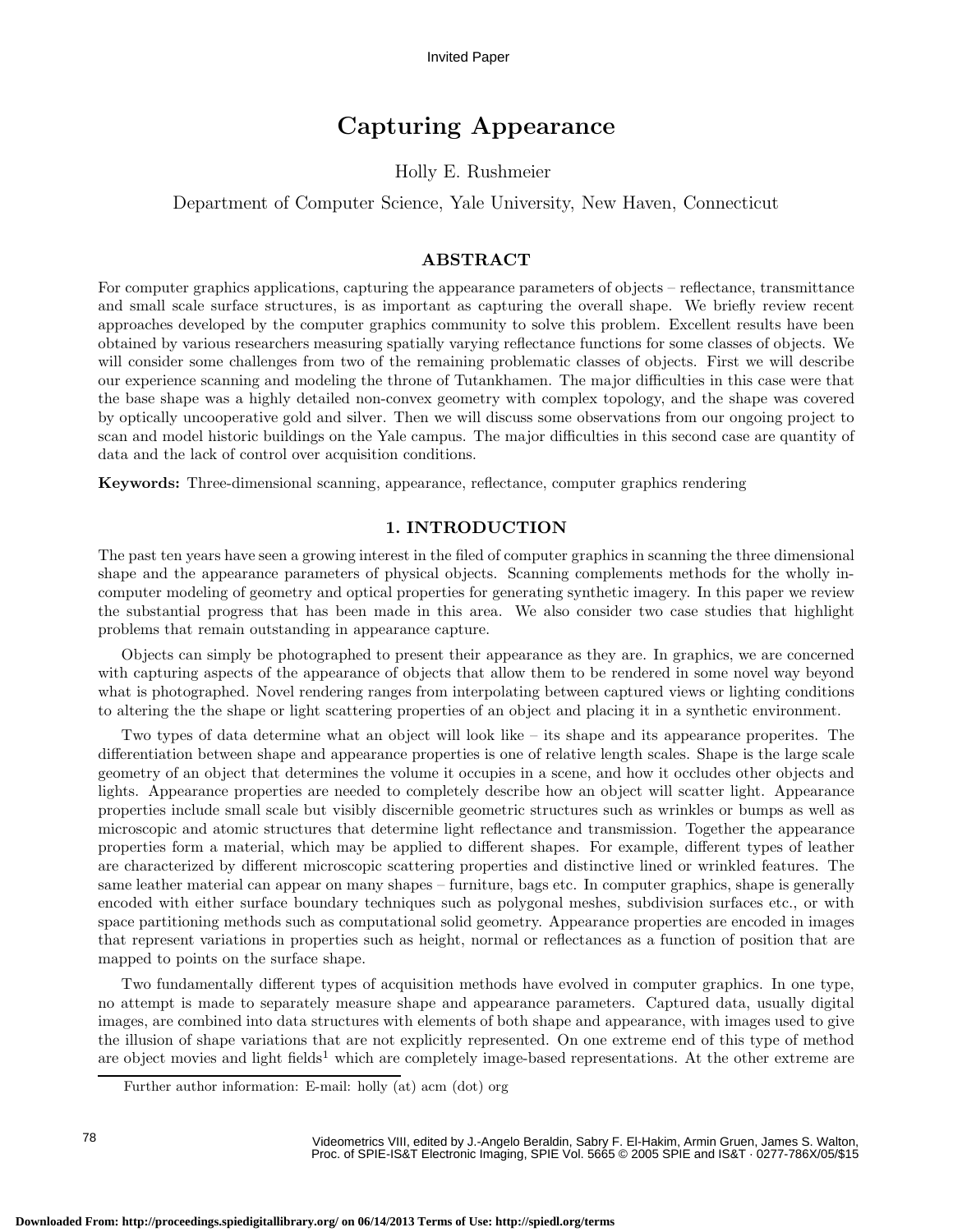surface light fields<sup>2</sup> that capture shape and appearance parameters that include lighting effects unique to that shape such as self-shadowing and interreflections. In the case of surface light fields, shape is captured so that it can be reused with different parameters mapped to it. The appearance parameters however can not be readily reused on a different object.

The second type of acquisition method seeks to acquire separate descriptions of shape and material. These methods allow for altering either the shape or appearance parameters to faithfully simulate an object after restoration, or a new object design derived from the original object. This second type of method is the focus of this paper. We begin with a brief review of the state of the art, with an emphasis on the last three years. We find that appearance capture is well-developed for some classes of objects – as classified by their material composition, geometric complexity and physical scale. We then turn to two case studies that highlight difficulties that remain in appearance capture. While the shear magnitude of data to be managed in come cases is one obvious difficulty, several other problems also remain.

## **2. THE STATE OF THE ART**

A previous paper surveyed methods for measuring the appearance properties on 3D objects as of the year 2002.<sup>3</sup> That paper described the basic steps that evolved in the process: the registration of captured color and geometric data, the correction of captured data to account for surface and lighting geometry, the capture of small scale (yet visible) geometry accounting for its effects, and problems in combining the results of multiple overlapping input data sets. Methods to register color to geometric data included three approaches: using the same projected light for shape and color data,<sup>4</sup> calibrating the color camera parameters to the scanning parameters<sup>5</sup> and finding camera to geometry registration after data acquisition by exploiting geometric properties such as silhouettes.<sup>6</sup> Correcting the captured data relies in all cases in either obtaining high accuracy data for the object shape and illumination direction, or simultaneously solving for geometric properties, reflectance, and illumination to fit the acquired data and a model of reflectance, with some restrictions on the spatial variation of reflectance or the direction of incident light. Methods for capturing small scale geometry or its effects included the acquisition of surface normals (e.g.<sup>7</sup>) or bidirectional texture functions  $(BTFs).<sup>8</sup>$ 

One major problem addressed by methods estimating surface reflectance is the data sparseness problem. That is, how to estimate sharp peaks in reflectances when it is not possible to sample every point on a surface with a light source and camera positioned to observe mirror reflection. One recent practical approach to this was presented by Lensch et al.<sup>6</sup> In this work, all of the incident/reflected pairs for data observed are used to estimate a single reflectance function. All of the observations are then subdivided into two clusters, based on their variance from the estimated reflectance, and two new functions are estimated. The cluster splitting process is repeated until the number of reflectance functions estimated is equal to the number of materials on the object.

Another major problem that has been addressed recently is the estimate of subsurface scattering. Jensen et al.<sup>9</sup> presented a method for estimating the subsurface scattering for a small flat sample of a homogeneous material. Goesele et al. used observations of laser scattering in a complete object to estimate its subsurface behavior.<sup>10</sup>

Improving methods for capturing bidirectional texture functions have also received attention. Instruments capable of obtaining spot measurements on an object, but not of a full object, include a method based on kaleidoscopes<sup>11</sup> and on a translating stage with parabolic mirror.<sup>12</sup> A complete review of BTF capture, synthesis and rendering techniques can be found in. $8$  Work has also continued on measuring large collections of reflectance data, with an eye to better understanding reflectance functions and how to efficiently sample them.<sup>13</sup>

The review cited above did not consider appearance capture for objects at architectural scale. For interior rooms, modeled by hand rather than scanned, methods have been developed for estimating surface reflectances taking into account interreflections.<sup>14</sup> Methods to account for interreflections on a more detailed scale for individually scanned small objects have not been developed.

Material appearance models have been less fully developed for building exteriors. This is primarily due to the daunting task of measuring the shape for such objects. The fusions of data from multiple sources is required, such as photogrammetry for large scale and laser scanning for details as described in,<sup>15</sup> or aerial laser scans and laser scanners position at ground level.<sup>16</sup> In these cases material is represented by color imagery registered to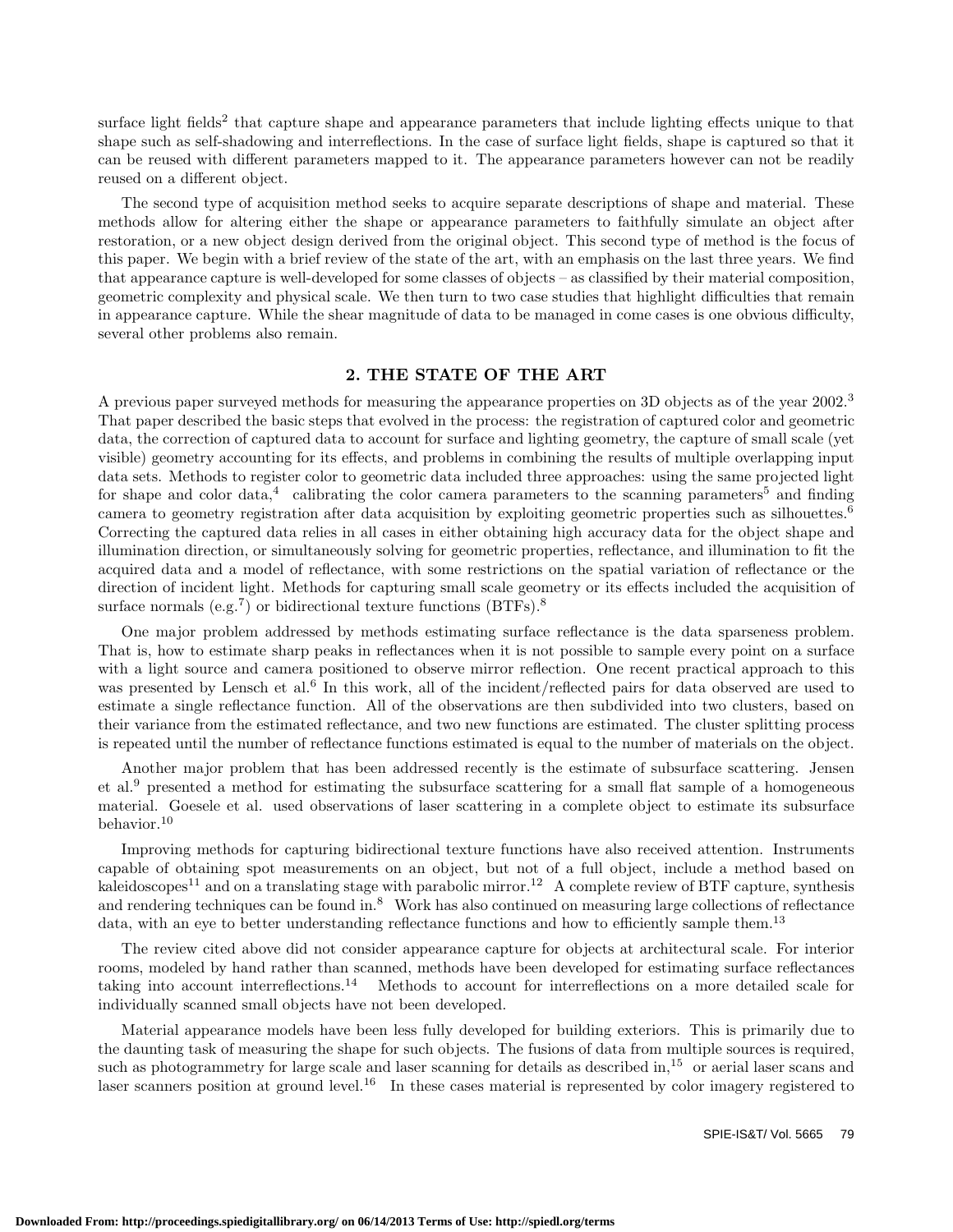

**Figure 1.** Left: Scanner and the throne. Center and Right: Images generated from the scanned model of the throne of Tutankhamen that illustrate the its detailed texture, and the spatially sharp changes in appearance properties that need to be maintained when the scans are merged.

the merged geometric models. Registering color imagery to and merging color images continues to be challenging for scanning large outdoor areas.<sup>17</sup>

Beyond using color images as texture maps, Yu and Malik presented a method to extract approximate reflectance values from buildings.<sup>18</sup> Using images of the surrounding sun, sky and environment and a building model built semi-automatically with photogrammetric methods, they estimated diffuse and specular components for building surfaces. More recently, Debevec et al. have used light probes to estimate ambient lighting conditions to estimate surface reflectance from data obtained scanning and imaging the Parthenon.<sup>19</sup>

## **3. CASE STUDY: THE THRONE OF TUTANKHAMEN**

Scanning the throne of Tutankhamen was one of the elements in a project entitled "Eternal Egypt" which was a cooperative venture between IBM and the Egyptian Center for Documentation of Cultural and Natural Heritage (CULTNAT).<sup>20</sup> The goal of scanning the throne was first to produce an interactive representation of the throne for display on the web site http://www.eternalegypt.org/, and second to produce a reusable asset for future projects at CULTNAT to study and communicate heritage.

Because visual presentation was a primary goal of scanning, capturing the color, reflectance and shape was essential. First scanning the shape was difficult, since the throne has extremely detailed form with complex topology, has very thin features and is largely covered with metallic gold. Since capturing appearance needs as a base a high quality geometric representation, these geometric issues complicated the acquisition of appearance parameters. Beyond the basic geometry problems, the highly detailed texture, shown in Fig. 1, put even higher demands on the very recognizable features on the throne decoration – such as faces. Concave areas resulted in substantial interreflections that affected estimates of the"unlit" surface properties.

#### **3.1. Capture strategy**

The scanning was performed using a ShapeGrabber (http://www.shapegrabber.com/) laser range scanner, coupled with a digital camera and five halogen light sources as shown on the left in Fig. 1. In an ideal situation, multiple exposures for a large number of light directions and large number of views would be acquired. The capture of the data was confined to two 12 hour periods during which it was possible to have the throne in a separate room within the Egyptian Museum in Cairo. Since the lights were fixed at five locations in the original system design, the trade-off in how much data to collect was between how many exposures per view and light direction, and how many views could be obtained.

In general, the specular components and shadows are out of range using a single exposure with the color camera. In computing reflectance shadowed areas produce no contribution even if the light leaving the surface is captured with a high level of accuracy. Specular peaks are by definition narrow, and so cannot appear in all

#### 80 SPIE-IS&T/ Vol. 5665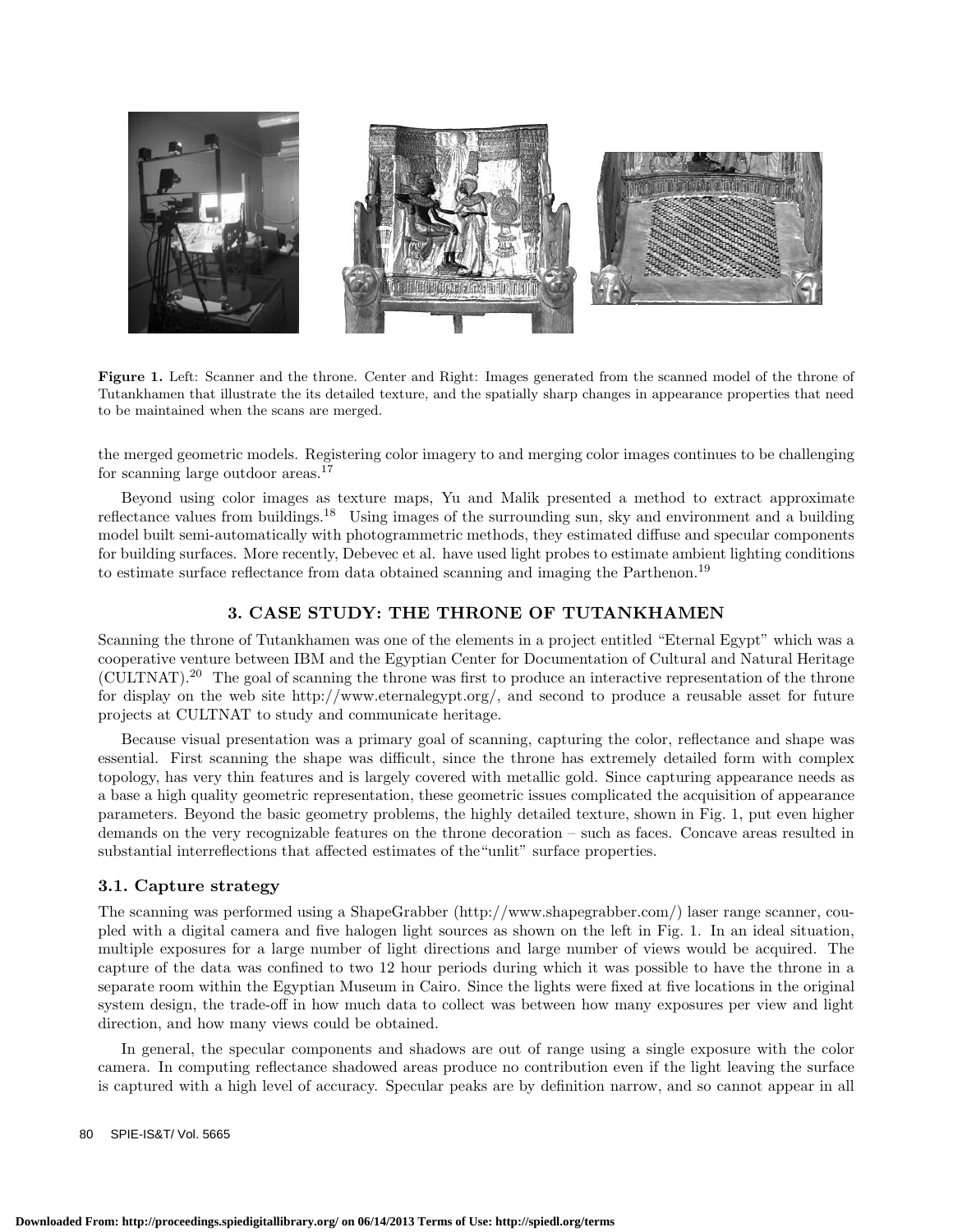

**Figure 2.** Images generated from the scanned model of the throne of Tutankhamen that illustrate the its geometric complexity. Note the free-standing snakes at the back of the throne, visible at the left and in the center, and the holes in the arms and the delicate connectors between the chair legs visible in all three views.

five images for a point for the five different lighting directions. By not capturing the specular peak accurately, we obtain no data useful for measuring the absolute magnitude of the specular peak. We can however, from overflow of values get enough data to judge whether there was a specular component.

In balance with the dynamic range issue that requires multiple camera exposures at each view, the extreme geometric complexity required numerous views. As shown in Fig. 2 , the geometry included fine holes in the arms of the throne, and a set of thin detailed snakes which stand freely on the back. To capture this in sufficient detail to be able to register the component pieces, many views were needed. In order to capture enough views for satisfactory registration, we decided to use the time allowed us to take a large number of views with a single exposure allowed for each color image. In the end, we took 141 views, each with five color images aligned to the range images by calibration of the color camera.

A key consideration in planning scans with thin features is obtaining views with sufficient overlap. Just taking overlapping views of a thin end of the arm does not provide sufficient data to obtain good registration. Pairs of views such as those shown on the left and in the center of Fig. 3 are required to obtain large sections on either side of a thin feature to adequately align the two sides. Although it was not visually important, the bottom of the throne (also Fig. 3, right) was also scanned to obtain a complete ring of scans around the object to facilitate scan alignment.

## **3.2. Processing**

The scans were cleaned by eliminating unavoidably scanned support data in an image based representation of the scans projected into the acquired color imagery. Representative images in this form are shown on the left and center of Fig. 3. Outliers were eliminated by excluding long edges in forming the initial meshes from the range image data. A small number of faulty patches with normals near perpendicular to the scanner view that were formed due to specular reflections had to be removed using a 3D mesh editor.

The ShapeGrabber scanner was selected from among other devices because of its ability to obtain data for shiny metallic surfaces. However, the data obtained was relatively noisy compared to scans of diffuse surfaces. To produce scans that would not be trapped in local minima during iterative closest point refinement, the depth values in the range image were filtered by median filtering,  $2<sup>1</sup>$  and the range image resolution was reduced by a factor of two. A scan before and after filtering is shown in Fig. 4.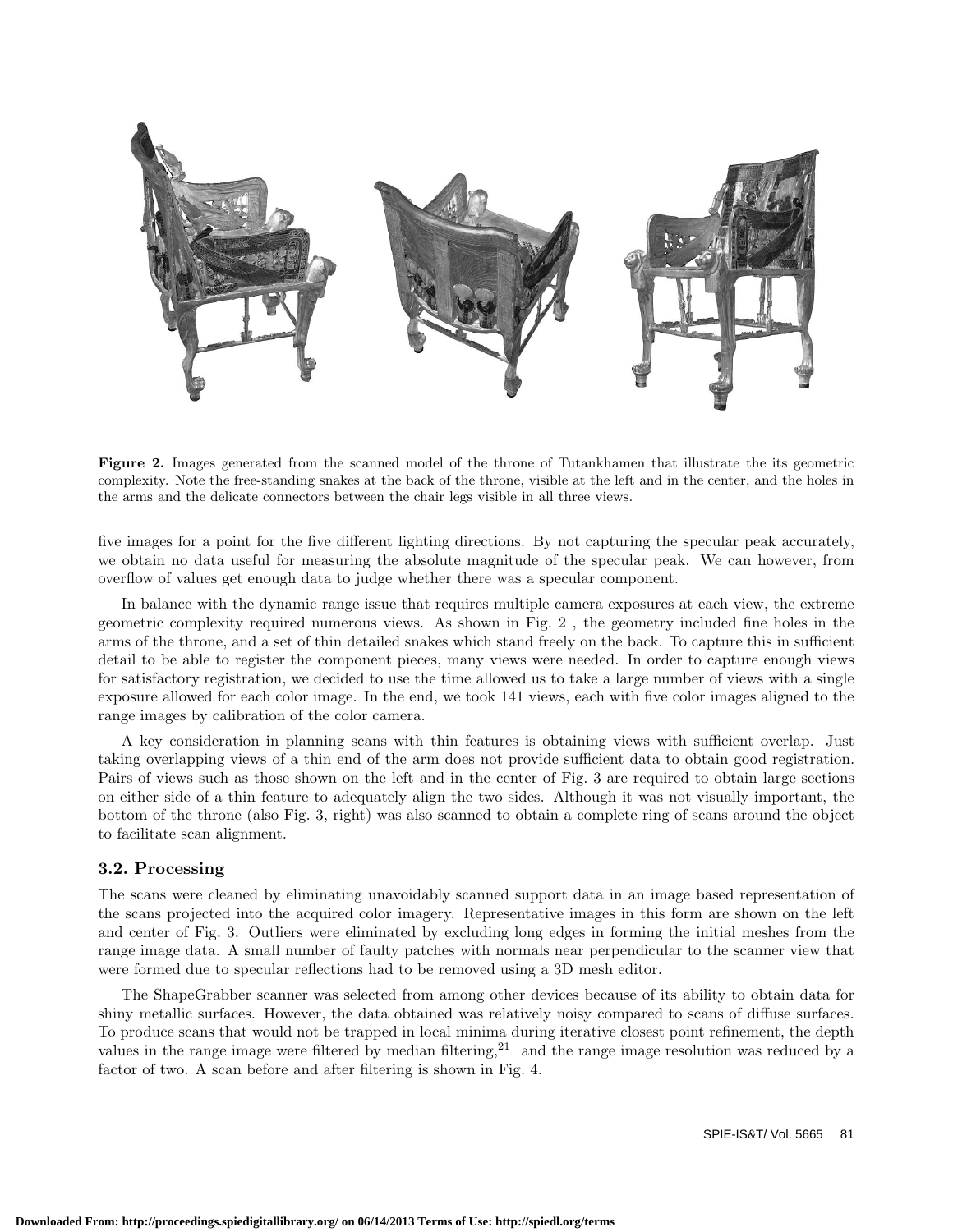

**Figure 3.** Two scans (left and center) on either side of a thin arm. These scans are shown in the form of projecting the scanned points into one of the color images obtained from the same view. These images were also used for scan cleaning. On the right, a scan of the bottom of the throne is shown, in the form used in Fig. 5 for registration. The curving of the lower run of the chair is an artifact of displaying the cylindrical scan as a rectangular image.



**Figure 4.** Original range scan (left), scan after median filtering of depths to reduce noise (center), digital photo of section (right) showing actual surface smoothness.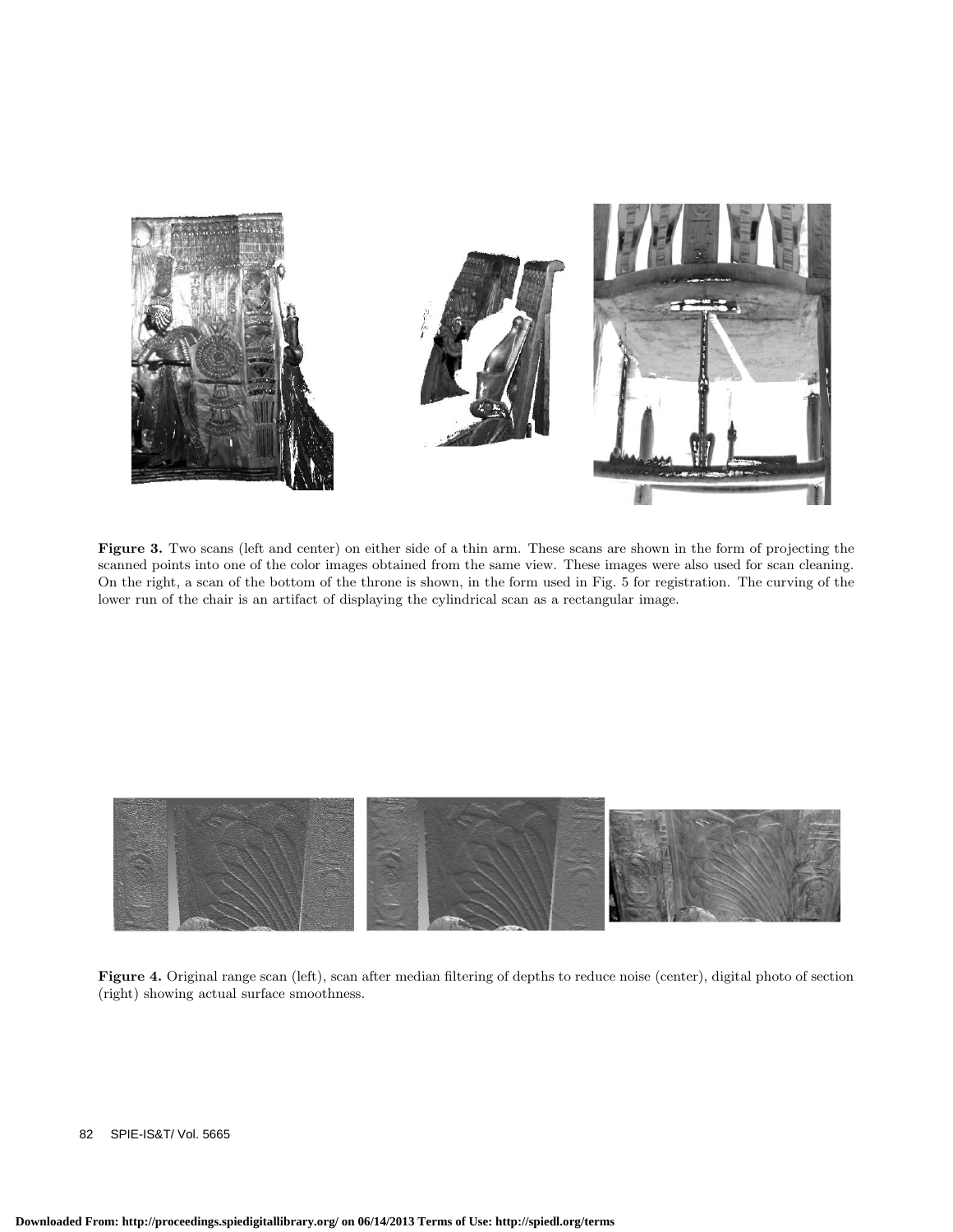

**Figure 5.** Range scans represented as images for picking corresponding points, shown with corresponding numbers here. In the upper left hand corner is a matrix visualization of scans that have been matched .

Initial alignment required building a tree of pairwise registered scans, using the strongest match for each scan, while trying to minimize the depth of any unbranched set of links in the tree. The initial alignments, matching points were found on scans. Rather than do this on 3D meshes, an image based approach was taken. Each mesh was represented as a image formed by simply coloring pixels in the row and column order obtained by the scanner. While this produces a somewhat distorted view relative to a perspective projection of the points (as seen in the bent rung on the right of Fig. 3, features are clearly visible. An interface that allows users to pick points on respective images was used, shown in Fig. 5. Image points could be directly interpreted as geometric points using a simple look-up. A matrix visualization of matched scans show which scans were already related to other scans. While a manual procedure, point picking for all 141 scans only required on the order of hours, a small fraction of the total time required to process the model. After point picking, each pair of matches was refined using iterative closest point refinement.

Selecting links to form the strongest tree was performed manually. By contrast to the point picking, this was a very time consuming manual process, involving inspecting series of linked meshes in the tree, using visualizations such as that shown in on the left of Fig. 6. Due to many near flat surface, with only embossed features, along with very thin features on the legs, poorly aligned features were not always simple to find with standard metrics. It was found that overall poor alignment was generally due to a small number of poorly matched scans, rather than by a slow accumulation of uniformly distributed error (although this also had an effect).

Some areas were impossible to scan. These produced data holes in the backs of the necks of the front lion's heads, as shown in the details on the center and right of Fig. 6. Standard hole-filling failed on these sections. Approaches such as space carving were inappropriate. Energy minimization approaches produced regions that were two smooth. These areas of missing data had to be reconstructed manually.

The color images were processed as described in.<sup>20</sup> Sample lit images and the resulting "unlit" result with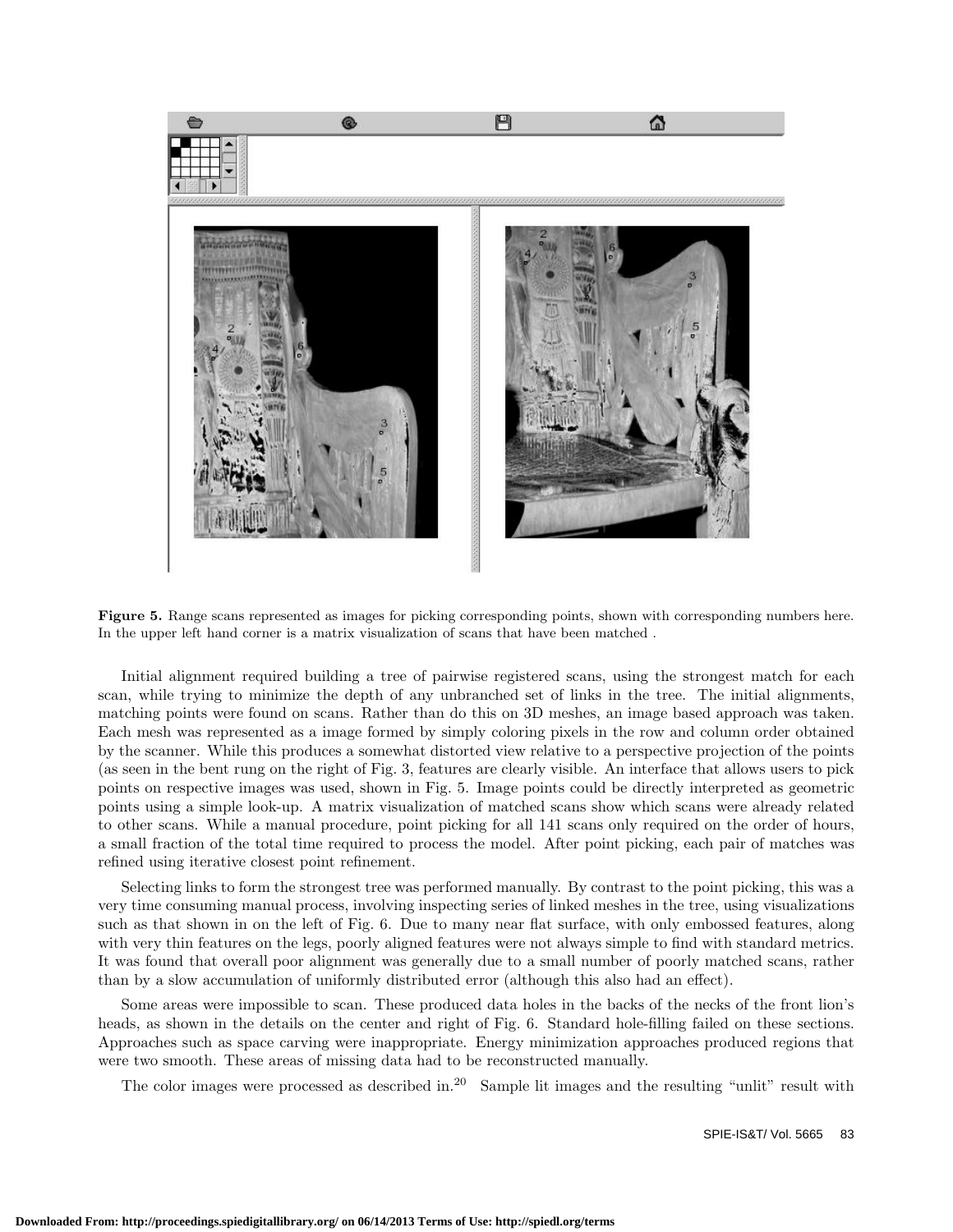

**Figure 6.** Left: A set of aligned meshes shown to inspect quality of initial tree of related meshes. When viewed in full color meshes which do not interleave well with surrounding meshes stand out. Right:It was impossible to obtain shape scans at the back of the lion's head. These sections had to be rebuilt by hand due to the failure of standard hole filling algorithms.



**Figure 7.** Left two images: Two of five images with different lighting obtained from one viewpoint, Second from right: "Unlit" image with estimates of diffuse reflectance obtained from captured images, Right: Weights showing reliability of values in "unlit" image. Darker value corresponds to higher reliability.

a map of reliabilities to be used as weights is shown in Fig. 7.

Despite careful scan planning, choice of initial mesh alignment and automatic refinement of alignment, registration within two millimeters was not possible. Even with two millimeter error, blurring or texture mismatch would be apparent on parts of the model with detailed colored features. Because variations from Lambertian surface reflection caused large image-to-image and within image variations in the "unlit" colors, the techniques of color balance<sup>7</sup> and texture alignment<sup>5</sup> did not work on this dataset. Instead a simplified form of Burt-Adelson image mosaicing<sup>22</sup> was used to combine the "unlit" textures into a single texture as shown in Fig. 8.

Each "unlit" image was decomposed into a low spatial frequency component, and a high spatial frequency component. The low spatial frequency components were all combined on the model, using the weights computed that included the distance and orientation of the throne from the camera for the view the data was taken. The high spatial frequency components were not combined, but at each point on the model the image with the highest weight was selected. The full maps of low and high spatial frequency were then recombined to form a single coherent texture on the throne. The results, as shown in Fig. 1 and Fig. 2 do not show a splotchy result, and high frequency mismatches are not noticeable. A few mismatched seams on the wings on the outside of the arms were repaired manually.

After computing the overall texture, the back of the seat of the chairs and the back ends of the arms were clearly too bright relative to the rest of the throne. This was due to the effects of interreflections. A makeshift

#### 84 SPIE-IS&T/ Vol. 5665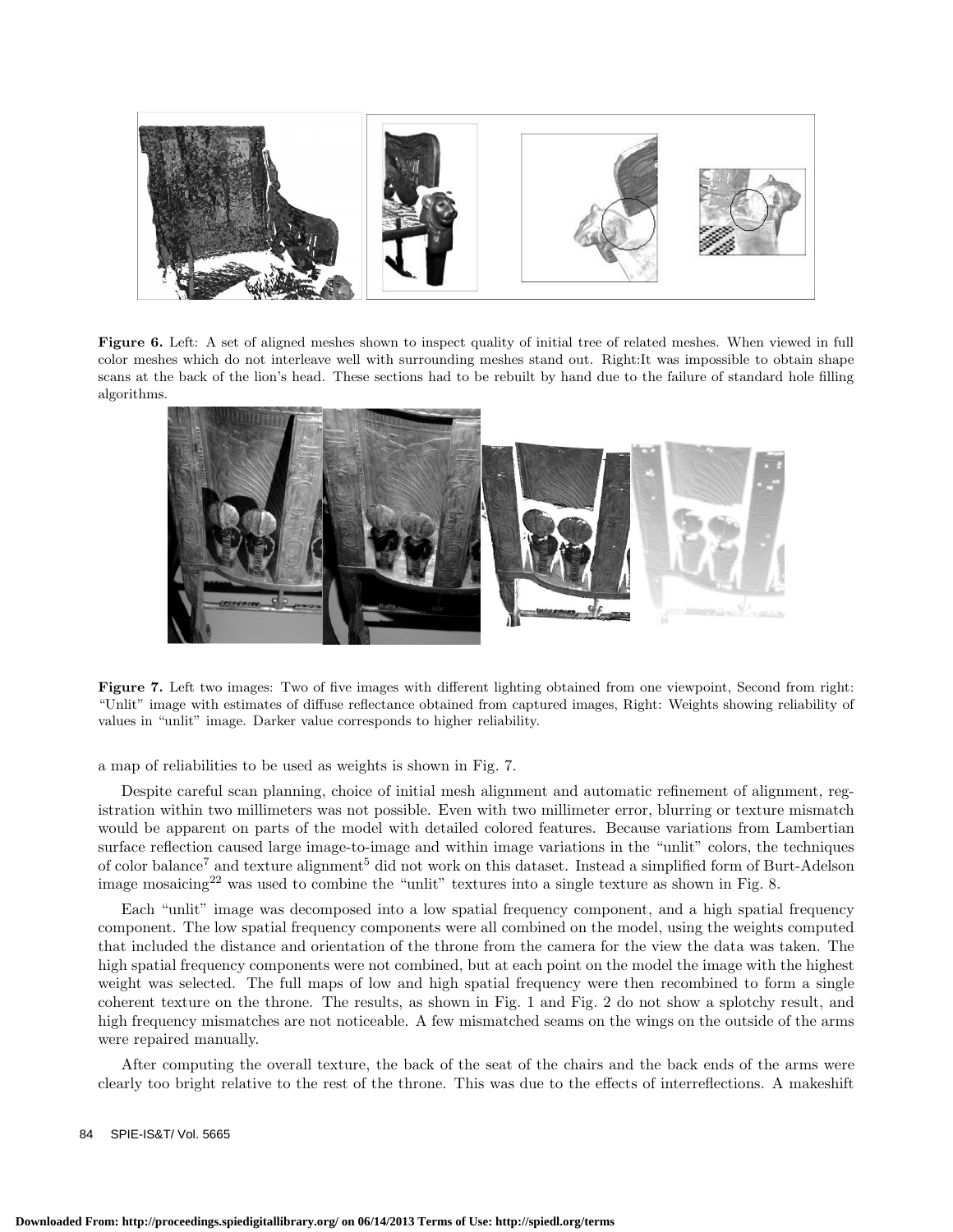

**Figure 8.** Left: Low frequency component of "unlit" image, Middle: High frequency component of "unlit" image, Right: All low frequency images blended smoothly in final image (top, high frequency component from only one input image in the final image(bottom).

fix for this problem was to apply a gradient correction to the "unlit" textures computed for these areas. Also after computing the texture, no specular component had been computed. Specular lobes of appropriate color and magnitude for each of the materials used on the throne were estimated by comparing renderings of the model with various parameters with captured images of the throne.

# **4. CASE STUDY II: THE BUILDINGS OF YALE**

One of the projects of the Yale Graphics Group is obtaining 3D scans of Yale buildings with high quality material properties, i.e. with high spatial resolution and directional variation . This acquisition program is part of a larger agenda to develop methods to design, model, edit and navigate architectural scale structures. The buildings of Yale offer a rich variety of architectural style, from the Georgian Connecticut Hall designed by Yale President Thomas Clapp in 1750, to the 1930 Gothic style Sterling Library designed by James Gamble Rogers and the modern Ingall's Rink designed by Eero Saarinen in the 1950's. An example of one type of building and level of detail we hope to achieve is shown in Fig. 9.

The major difficulties with scanning buildings as opposed to smaller (i.e. one to two meter diameter) objects are 1.) quantity of data and 2.) lack of control over acquisition conditions. We build on previous work that has sought to address these issues.

# **4.1. Quantity of data**

A number of graphics and visualization groups have been working on the general problem of handling large quantities of geometric data. A related motivating problem is extracting and displaying isosurface from large scientific data sets which cannot fit in computer memory, even on very high end machines. Standard approaches include subsetting or slicing data to perform geometric operations in local areas, simplifying surfaces to within a known tolerance level to eliminate unneeded geometric primitives obtained by oversampling, and thinning the data to just relevant features for particular operations. An example of subsetting data is the out-of-core procedure using a novel data structure described for a variety of geometric operations by Cignoni et al..<sup>23</sup> Surface simplification methods have proliferated over the years, with the publicly available QSlim algorithm<sup>24</sup> becoming a standard. Finally, feature extraction can be used to represent scans in processing. An example of feature extraction is the use of fixed point pairs in scan alignment used by Pulli.<sup>25</sup>

Methods for dealing with large quantities of color imagery can use the same general approaches. Surface properties can be computed locally, by loading in relevant images as needed. Images can be simplified, for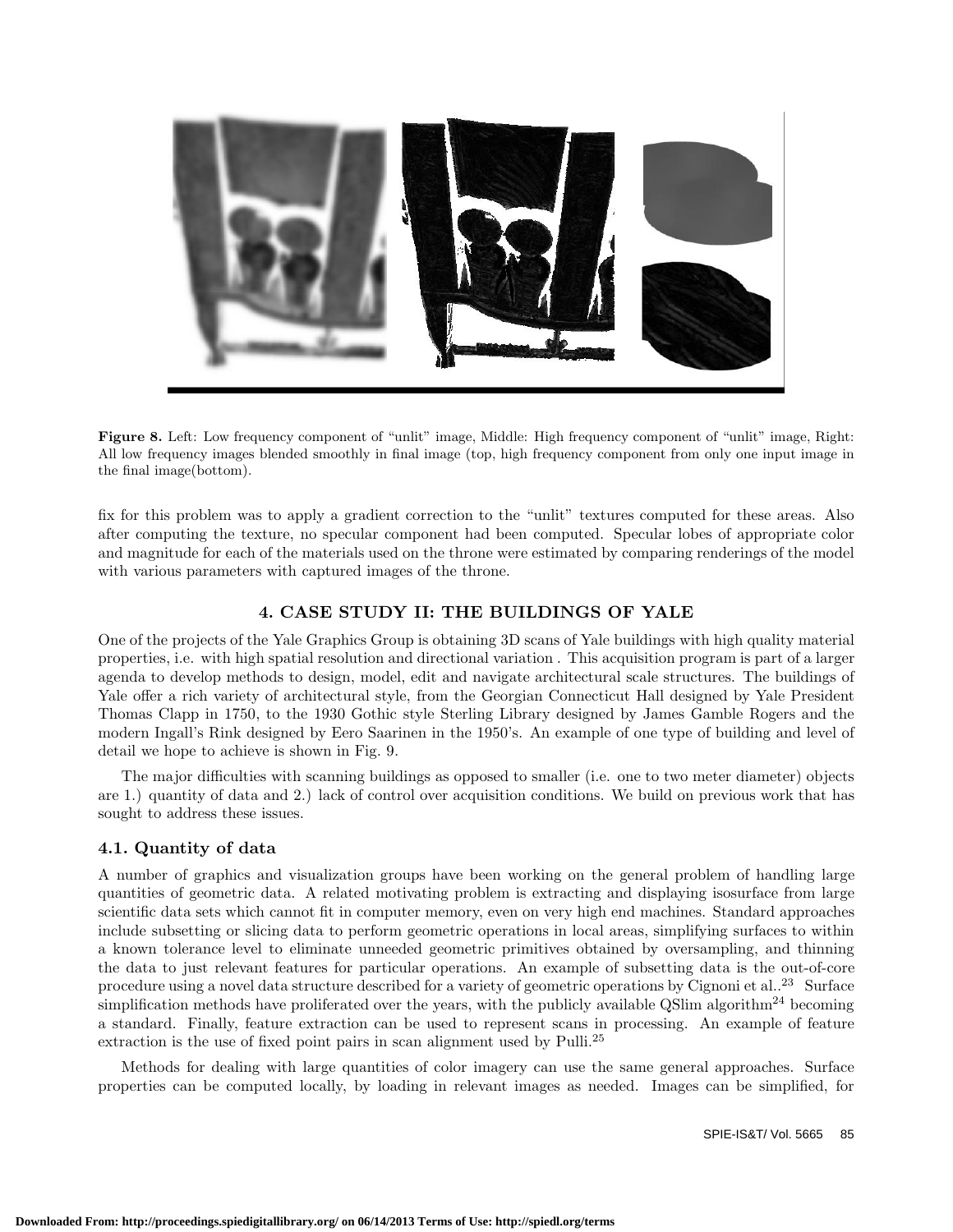

**Figure 9.** Geometry from six merged range scans of a Yale building alcove (left), digital photo of the same section of alcove (center), digital photo showing level of detail we hope to achieve in building modeling.

example using lower resolution images where there is lower spatial frequency content, using analysis as described by Balmelli et al.<sup>26</sup> Small sections of images can be used to compute representative features such as the samples used for color balance in<sup>7</sup> and spatial features used for texture alignment in.<sup>5</sup>

By exploiting and extending these strategies we plan to deal with the issue of very large quantities of geometric and image data. While challenging, there is a lot of related work in other areas of graphics for dealing with quantities of graphics primitives. The more novel challenges in building scanning are perhaps the lack of control over scanning conditions.

## **4.2. Control over conditions**

We chose Yale as our testbed in part to avoid the pressure of limited opportunity to acquire data. However, even with the ability to take many data sets over a long period of time we still lack the ability to control the lighting and view positions that can be controlled in the laboratory or museum setting. Depending primarily on natural light, we can not design a basis set of lighting conditions. Working in the midst of a campus, we can not physically locate our scanner and cameras in all the positions necessary to get full coverage of each building.

As previous researchers have demonstrated,  $19$ ,  $18$  when you can't control incident light you can obtain results by measuring it. A problem with previous work has been the relatively sparse measurement of incident light and the variation of natural light with time. One strategy we can pursue is experimenting with varieties of point measurement devices and calibrated artifacts that can be distributed in a scene to estimated the directional and spectral distribution of incident light. We do control one source of light – the time-of-flight scanner we use. Following the work in<sup>4</sup> the intensity return value needs to be used to estimate material properties, although with lower spatial resolution geometry and with spatial material variations, not on its own.

To compensate partly for not using a large number of incident lighting directions, we can take numerous photographs to obtain data for different reflected directions. This again, as in the throne scanning project, puts high requirements on the accuracy of registration. Additional work developing image registration and camera to camera calibration strategies are needed.

Although there are many areas in which we can not acquire data, we can draw on a good deal of information about the structures and the materials they are constructed from. We can extend principles such as using knowledge to complete partial geometric reconstructions, as outlined by Fisher.<sup>27</sup> We can use collections of measurements of known materials to guide efficient acquisition of new materials following the general idea proposed by,<sup>13</sup> although the data we obtain will be much more sparse than the measurements described there.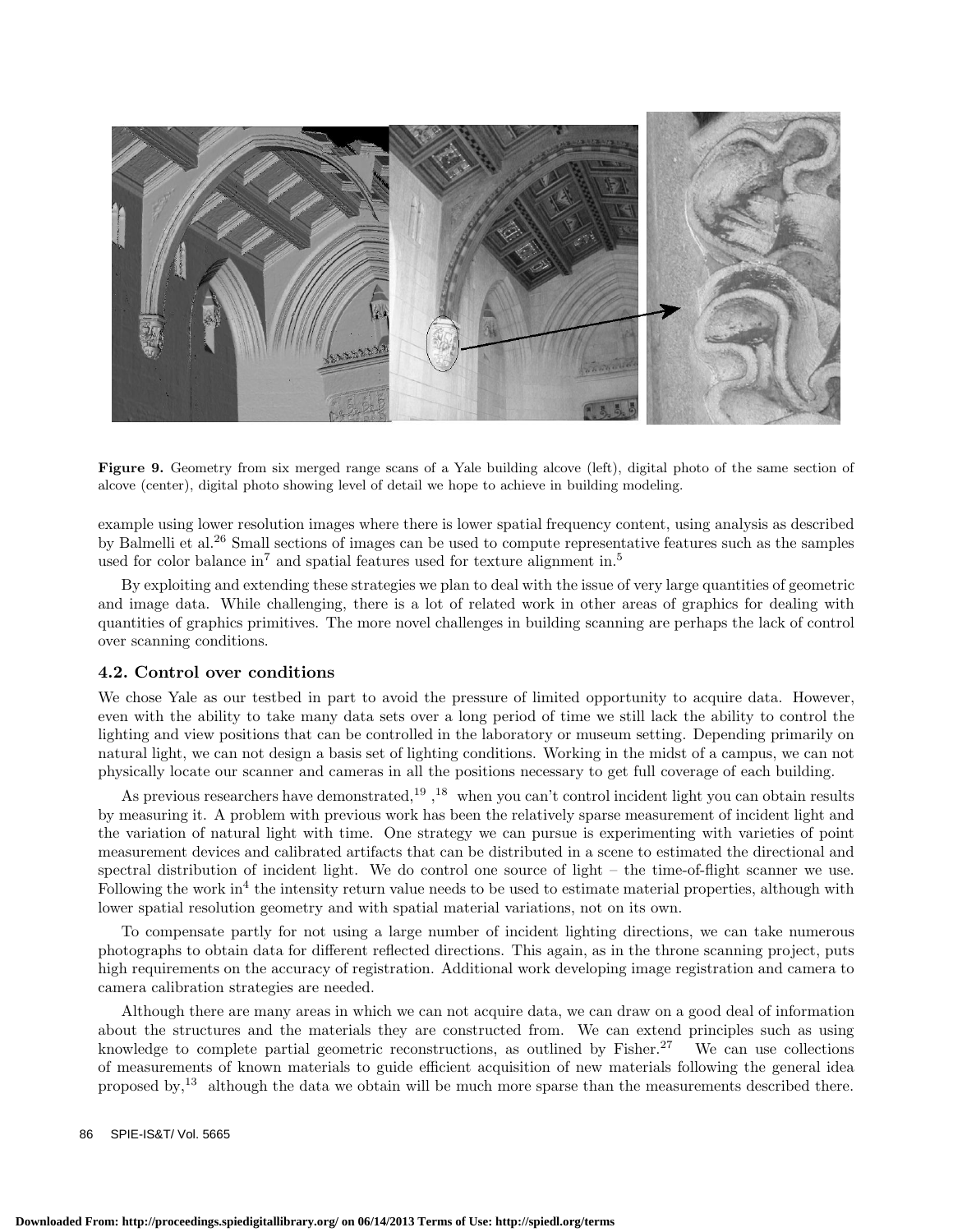## **5. CONCLUSIONS**

Although a great deal of progress has been made in capturing appearance parameters, many problems remain. Estimating parameters such as reflectance require an accurate geometric model as a base, so objects with complex geometry and surface properties not amenable to scanning are still difficult. Accurate registration of scans and color data to scans remains a problem that limits the accuracy that can be obtained in estimating appearance. Robust methods are needed for eliminating the effects of interreflections in acquired images. Particularly for large, architectural scale objects, work needs to continue merging as many data sources as possible to compensate for the lack of control over acquisition conditions.

## **ACKNOWLEDGMENTS**

The work on scanning the throne of Tutankhamen included the efforts of staff members at IBM Research: Frank Giordano, Jose Gomes, Fausto Bernardini, and Karen Magerlein, at IBM Egypt: Hisham El-Shishiny, at CULTNAT: Mohamed Farouk and of independent contractor Ric Giantisco. The scans and images from Yale were collected and processed by the Yale Graphics Group: Athinodoros Georghiades, Jianye Lu and Chen Xu.

#### **REFERENCES**

- 1. M. Levoy and P. Hanrahan, "Light field rendering," in *Proceedings of the 23rd annual conference on Computer graphics and interactive techniques*, pp. 31–42, ACM Press, 1996.
- 2. D. N. Wood, D. I. Azuma, K. Aldinger, B. Curless, T. Duchamp, D. H. Salesin, and W. Stuetzle, "Surface light fields for 3d photography," in *Proceedings of the 27th annual conference on Computer graphics and interactive techniques*, pp. 287–296, ACM Press/Addison-Wesley Publishing Co., 2000.
- 3. F. Bernardini and H. Rushmeier, "The 3D model acquisition pipeline," *Computer Graphics Forum* **21**(2), pp. 149–149, 2002.
- 4. R. Baribeau, M. Rioux, and G. Godin, "Color reflectance modeling using a polychromatic laser range sensor," *IEEE Trans. Pattern Anal. Mach. Intell.* **14**(2), 1992.
- 5. F. Bernardini, I. Martin, and H. Rushmeier, "High-quality texture reconstruction from multiple scans," *IEEE Trans. on Vis. and Comp. Graph.* **7**(4), pp. 318–332, 2001.
- 6. H. P. A. Lensch, J. Kautz, M. Goesele, W. Heidrich, and H.-P. Seidel, "Image-based reconstruction of spatial appearance and geometric detail," *ACM Transactions on Graphics* **22**, pp. 234–257, Apr. 2003.
- 7. H. Rushmeier and F. Bernardini, "Computing consistent normals and colors from photometric data," in *Proc. of the 2nd Intl. Conf. on 3-D Digital Imaging and Modeling*, pp. 99–108, October 1999.
- 8. G. Mueller, J. Meseth, M. Sattler, R. Sarlette, and R. Klein, "Synthesis and rendering of bidirectional texture functions on arbitrary surfaces," in *Eurographics 2004 STAR*, Eurographics Association, September 2004.
- 9. H. W. Jensen, S. R. Marschner, M. Levoy, and P. Hanrahan, "A practical model for subsurface light transport," in *Proceedings of the 28th annual conference on Computer graphics and interactive techniques*, pp. 511–518, ACM Press, 2001.
- 10. M. Goesele, H. P. A. Lensch, J. Lang, C. Fuchs, and H.-P. Seidel, "DISCO: acquisition of translucent objects," *ACM Trans. Graph.* **23**(3), pp. 835–844, 2004.
- 11. J. Y. Han and K. Perlin, "Measuring bidirectional texture reflectance with a kaleidoscope," *ACM Trans. Graph.* **22**(3), pp. 741–748, 2003.
- 12. K. J. Dana, "Brdf/btf measurement device," in *Eighth IEEE International Conference on Computer Vision, ICCV 2001*, pp. 460–466, 2001.
- 13. W. Matusik, H. Pfister, M. Brand, and L. McMillan, "Efficient isotropic brdf measurement," in *Proceedings of the 14th Eurographics workshop on Rendering*, pp. 241–247, Eurographics Association, 2003.
- 14. Y. Yu, P. Debevec, J. Malik, and T. Hawkins, "Inverse global illumination: recovering reflectance models of real scenes from photographs," in *Proceedings of the 26th annual conference on Computer graphics and interactive techniques*, pp. 215–224, 1999.
- 15. S. El-Hakim, J.-A. Beraldin, M. Picard, and G. Godin, "Detailed 3D reconstruction of large-scale heritage sites with integrated techniques," *Computer Graphics and Applications* **24**, pp. 21 – 29, 2004.